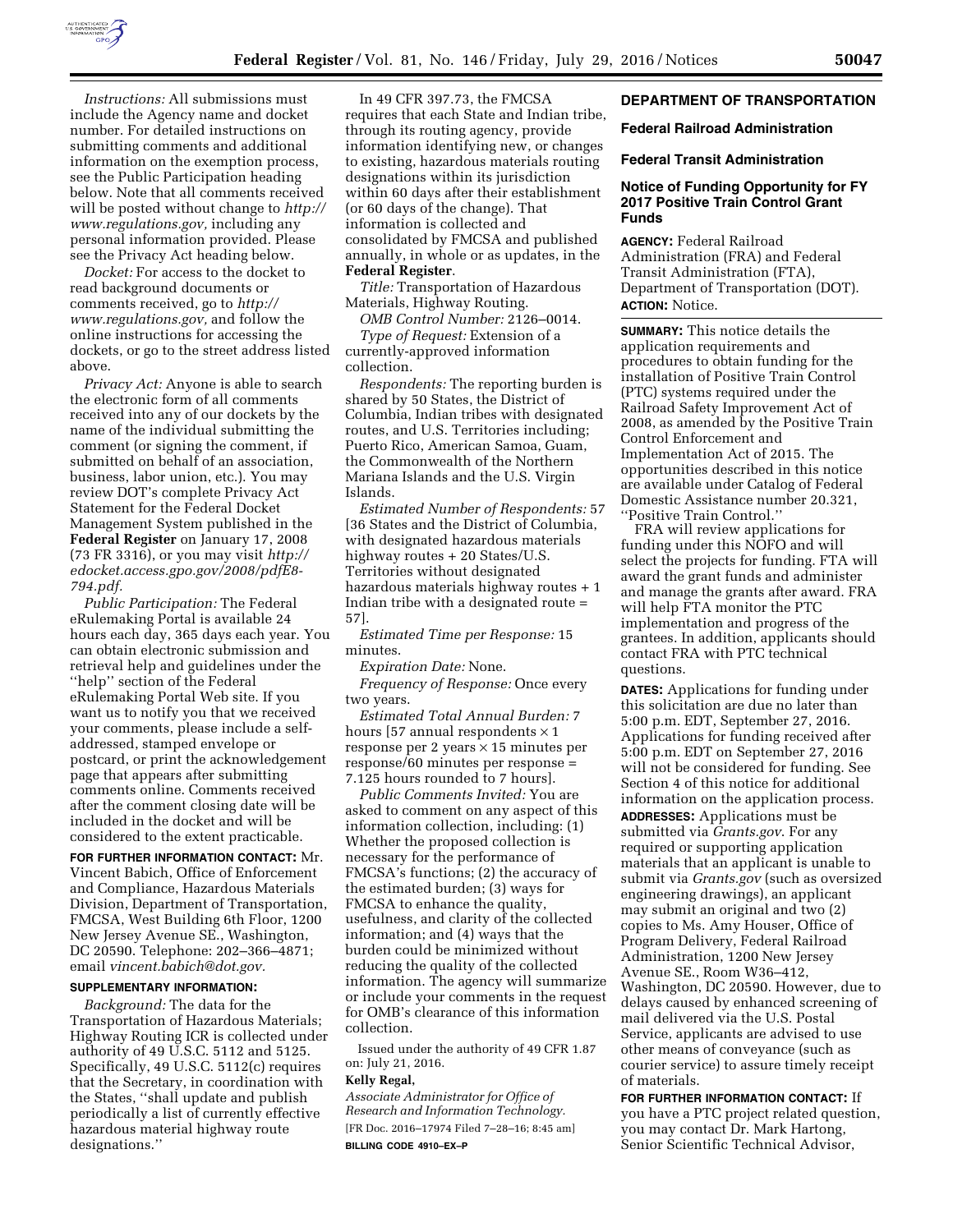Federal Railroad Administration (phone: (202) 493–1332; email: *mark.hartong@dot.gov*), or Mr. Devin Rouse, Program Manager, Federal Railroad Administration (phone: (202) 493–6185, email: *devin.rouse@dot.gov*). Grant application submission and processing questions should be addressed to Ms. Amy Houser, Office of Program Delivery, Federal Railroad Administration (1200 New Jersey Avenue SE., Room W36–412, Washington, DC 20590; email: *amy.houser@dot.gov*). For questions regarding FTA administration of grants awarded under this competition, contact Mr. Eric Hu, Office of Program Management, Federal Transit Administration (phone: (202) 366–0870; email: *eric.hu@dot.gov*).

#### **SUPPLEMENTARY INFORMATION:**

*Notice to applicants:* FRA and FTA recommend applicants read this notice in its entirety prior to preparing application materials. There are several administrative prerequisites described herein that applicants must comply with to submit an application and specific eligibility requirements applicants must meet. Additionally, applicants should note that the required Project Narrative component of the application package may not exceed 25 pages in length (including any appendices).

# **Table of Contents**

- 1. Program Description
- 2. Federal Award Information
- 3. Eligibility Information
- 4. Application and Submission Information
- 5. Application Review
- 6. Federal Award Administration
- 7. Federal Awarding Agency Contacts

#### **Section 1: Program Description**

The purpose of this notice is to solicit applications for grants to assist financing the installation of PTC systems required under 49 U.S.C. 20157 (Implementation of positive train control systems). The maximum \$197.01 million of funding available under this NOFO after approximately \$2 million is set aside for program oversight is authorized by section 3028 of the Fixing America's Surface Transportation (FAST) Act (Public Law 114–94). All projects that receive funding under this notice must comply with the applicable requirements of 49 U.S.C. 20157 and 49 CFR part 236, subpart I, including 236.1005 (Requirements for Positive Train Control Systems). The funding described in this notice is authorized to be appropriated for Federal Fiscal Year 2017 beginning October 1, 2016. Funding allocations made under this

notice are subject to the availability of funds.

# **Section 2: Federal Award Information**

The maximum funding authorized under this NOFO is \$197.01 million after approximately \$2 million is set aside for program oversight per the FAST Act. Per the FAST Act, FRA anticipates selecting multiple projects for the funding made available in this notice, and is not predetermining any minimum or maximum dollar amounts for awards. However, given the limited amount of funding currently available, applicants are encouraged to identify scalable project phases or elements that would result in the installation of components necessary for the deployment of a PTC system required under 49 U.S.C. 20157, because FRA may choose to make project selections for less than the total amount requested in the application.

## **Section 3: Eligibility Information**

This section of the notice explains the requirements for submitting an eligible grant application. Applications that do not meet the requirements in this section will be considered ineligible for funding. Instructions for conveying eligibility information to FRA are detailed in Section 4 of this NOFO.

#### *3.1 Applicant Eligibility*

Eligible applicants for PTC system funding under this notice are entities that are recipients of funds under 49 U.S.C. Chapter 53.

a. This includes, but is not limited to, the following entities:

i. Public transit agencies operating commuter railroads; and

- ii. State and local governments.
- b. Applicants must:

i. Have submitted a revised Positive Train Control Implementation Plan (PTCIP) to FRA as required by 49 U.S.C. 20157(a); or

ii. Be tenants on one or more host railroads whose host railroad(s) have submitted a revised PTCIP as required by 49 U.S.C. 20157(a).

c. An applicant who has not submitted a revised PTCIP to FRA as required by 49 U.S.C. 20157(a), and is not a tenant on one or more host railroads who have submitted a revised PTCIP as required by 49 U.S.C. 20157(a), may be eligible for funding under this notice if the applicant can demonstrate to FRA's satisfaction in the grant application that the:

i. Applicant is not required to submit a revised PTCIP as required by 49 U.S.C. 20157(a); and

ii. Proposed project will assist in financing the installation of a PTC system required under 49 U.S.C. 20157.

# *3.2 Project Eligibility*

Projects eligible for funding under this NOFO must help install PTC systems required under 49 U.S.C. 20157. The capital costs of PTC systems installation would be eligible project activities including but not limited to: Back office systems; wayside, communications and onboard hardware equipment, software; equipment installation; and spectrum acquisition.

Examples of eligible PTC system projects include the following:

a. Installation of PTC systems;

b. Installation of shared PTC system infrastructure (*e.g.,* back office systems and computer-aided dispatch (CAD) systems);

c. Advancement of PTC system interoperability related to installation, such as spectrum acquisition, spectrum sharing, and radio interference and desensitization;

d. Installation of technologies that will lower costs, accelerate PTC implementation, increase interoperability between host and tenant operations, and improve reliability of PTC systems; and

e. Installation of technologies that will eliminate PTC system communications interference, provide solutions to configuration management of multirailroad PTC software and firmware deployments, and provide host-tenant railroad PTC interoperability and PTC System Certification.

These are examples of eligible projects, and FRA will evaluate any other projects meeting the criteria of this NOFO for eligibility and consideration for award.

Preventive maintenance and overhaul costs, new vehicle procurement, real estate property acquisition, building construction and acquisition, and operating expenses are not eligible costs under this NOFO.

### *3.3 Cost Eligibility*

Funds awarded under this notice must not exceed 80 percent of the total cost of a project. The required 20 percent non-Federal share may be comprised of public sector (state or local) or private sector funding. However, FRA will not consider any other Federal grant funds, nor any non-Federal funds already expended (or otherwise encumbered), towards the matching requirement. FRA is limiting the method for calculating the non-Federal match to cash contributions only—FRA will not accept ''in-kind'' contributions and transportation development credits. FRA will consider non-Federal matching funds exceeding the minimum requirement when evaluating the merit of an application.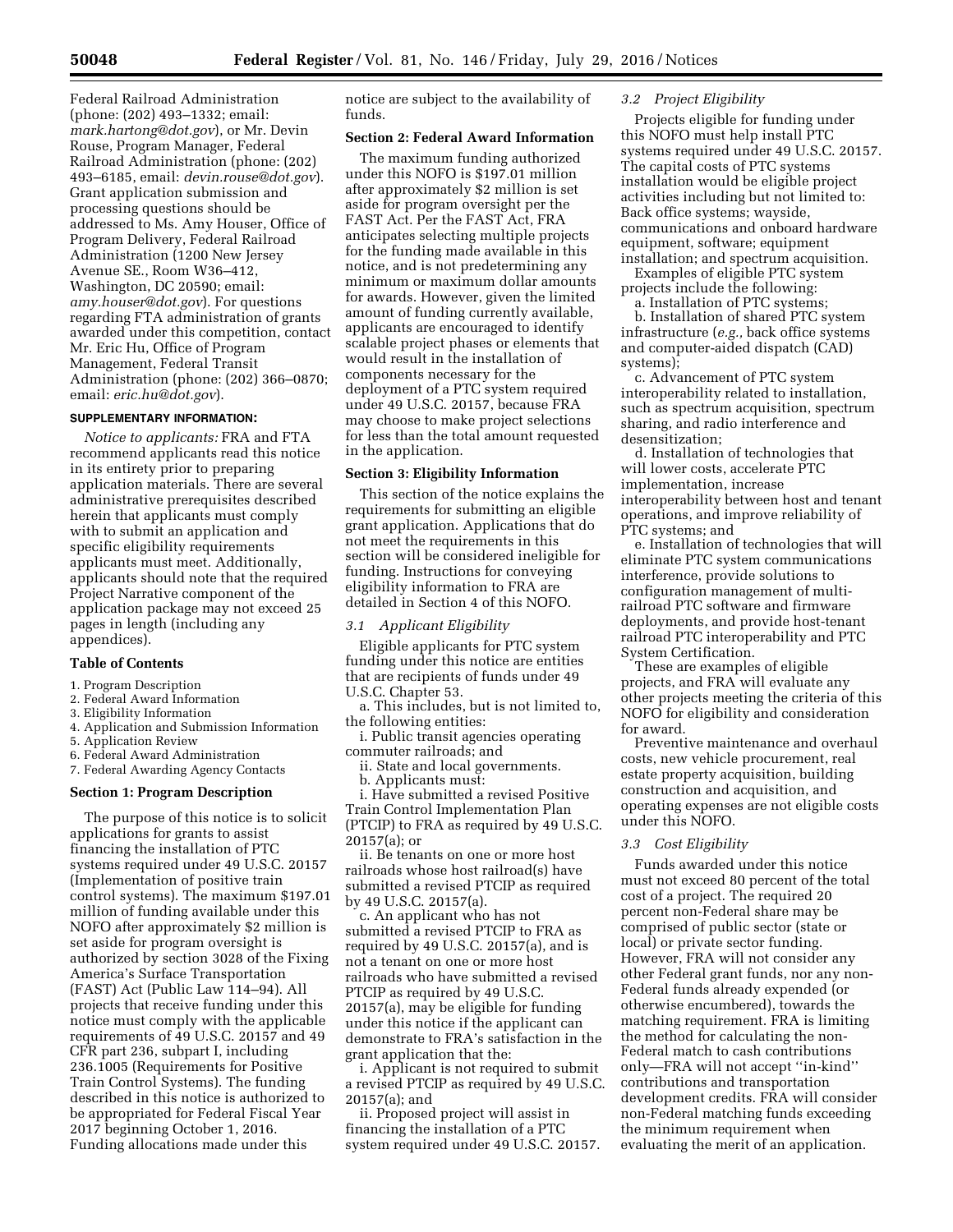# **Section 4: Application and Submission Information**

### *4.1 Submission Dates and Times*

Applicants must submit complete applications to *Grants.gov* no later than 5:00 p.m. EDT, September 27, 2016. Delayed registration is not an acceptable reason for late submission. In order to apply for funding under this announcement, all applicants are expected to be registered as an organization with *Grants.gov*. Applicants are strongly encouraged to apply early to ensure that all materials are received before this deadline. Late applications that are the result of failure to register or comply with *Grants.gov*  applicant requirements in a timely manner will not be considered.

#### *4.2 Application Content*

Applicants should read this section carefully and must submit all required information.

#### Project Narrative

This section describes the minimum content required in the Project Narrative component of grant applications (FRA also recommends the Project Narrative generally adhere to the following outline). These requirements must be satisfied through a narrative statement submitted by the applicant, and may be supported by spreadsheet documents, tables, maps, drawings, and other materials, as appropriate. The Project Narrative may not exceed 25 pages in length (including any appendices). FRA will not review or consider for award applications with Project Narratives exceeding the 25 page limitation.

a. The Project Narrative must:

i. Include a title page that lists the following elements in either a table or formatted list: Project title; location (*i.e.,*  city, State, Congressional district); applicant organization name; name of any co-applicants; amount of Federal funding requested; and proposed non-Federal match;

ii. Designate a point of contact for the applicant and provide his or her name and contact information, including phone number, mailing address, and email address. The point of contact must be an employee of an eligible applicant;

iii. Indicate the amount of Federal funding requested, the proposed non-Federal match, and total project cost. Additionally, identify any other sources of Federal funds committed to the project and any pending Federal requests. You must also note if the requested Federal funding must be obligated or spent by a certain date due to dependencies or relationships with

other Federal or non-Federal funding sources, related projects, law, or other factors. Finally, specify whether you ever previously sought Federal funding for the project, and name the Federal program and fiscal year for the funding request;

iv. Explain how the applicant meets the applicant eligibility criteria outlined in Section 3 of this notice;

v. Provide a brief 4–6 sentence summary of the proposed project, capturing the PTC challenges the proposed project aims to address, as well as the intended outcomes and anticipated benefits that will result from the proposed project;

vi. Include a detailed project description that expands upon the brief summary required above. This detailed description should provide, at a minimum, additional background on the PTC challenges the project aims to address, the expected users and beneficiaries of the project, the specific components and elements of the project, and any other information the applicant deems necessary to justify the proposed project. The detailed description should also clearly explain how the proposed project meets the project eligibility criteria in Section 3 of this notice;

vii. Include a thorough discussion of how the proposed project meets all of the evaluation criteria for the respective project type, as outlined in Section 5 of this notice. Applicants should note that FRA reviews applications based upon the evaluation criteria. If an application does not sufficiently address the evaluation criteria, it is unlikely to be a competitive application. In responding to the criteria, applicants should clearly identify, quantify, and compare expected benefits and costs of proposed projects;

viii. Describe proposed project implementation and project management arrangements. Include descriptions of the expected arrangements for project contracting, contract oversight, change-order management, risk management, and conformance to Federal requirements for project progress reporting.

#### Additional Application Elements

b. Applicants must:

i. Submit a Statement of Work (SOW) that addresses the scope, schedule, and budget for the proposed project if it were selected for award. The SOW must contain sufficient detail so that FRA and FTA, and the applicant, can understand the expected outcomes of the proposed work to be performed and monitor progress toward completing project tasks and deliverables during a prospective grant's period of

performance. FRA developed a standard SOW template that applicants must use to be considered for award. The SOW templates and other required forms are located at *http://www.fra.dot.gov/Page/ P0021.* 

ii. Describe anticipated environmental and historic preservation impacts associated with the proposed project, any environmental or historic preservation analyses that have been prepared, and progress toward completing any environmental documentation or clearance required for the proposed project under the National Environmental Policy Act (NEPA), the National Historic Preservation Act, section 4(f) of the U.S. DOT Act, the Clean Water Act, and other applicable Federal or State laws such as the FCC requirements for antenna transmission. Applicants are encouraged to contact FTA and obtain preliminary direction regarding the appropriate NEPA action and required environmental documentation. Generally, projects will be ineligible to receive funding if they have begun construction activities prior to the applicant receiving written approval from FTA that all environmental and historical analyses have been completed. Additional information regarding FTA's environmental processes and requirements are located at *https:// www.transit.dot.gov/regulations-andguidance/environmental-programs/ environmental-analysis-review.* 

iii. Submit an SF 424A—Budget Information for Non-Construction or SF 424C.

iv. Budget Information for Construction;

v. Submit an SF 424B—Assurances for Non-Construction or SF 424D— Assurances for Construction; and

vi. Submit an SF LLL: Disclosure of Lobbying Activities.

#### *4.3 Submission Instructions*

To apply for funding through *Grants.gov*, applicants must be properly registered. Complete instructions on how to register and submit an application can be found at *Grants.gov*. Registering with *Grants.gov* is a onetime process; however, it can take up to several weeks for first-time registrants to receive confirmation and a user password. FRA recommends that applicants start the registration process as early as possible to prevent delays that may preclude submitting an application package by the application deadline. Applications will not be accepted after the due date. Delayed registration is not an acceptable justification for an application extension. (Please note that if a Dun &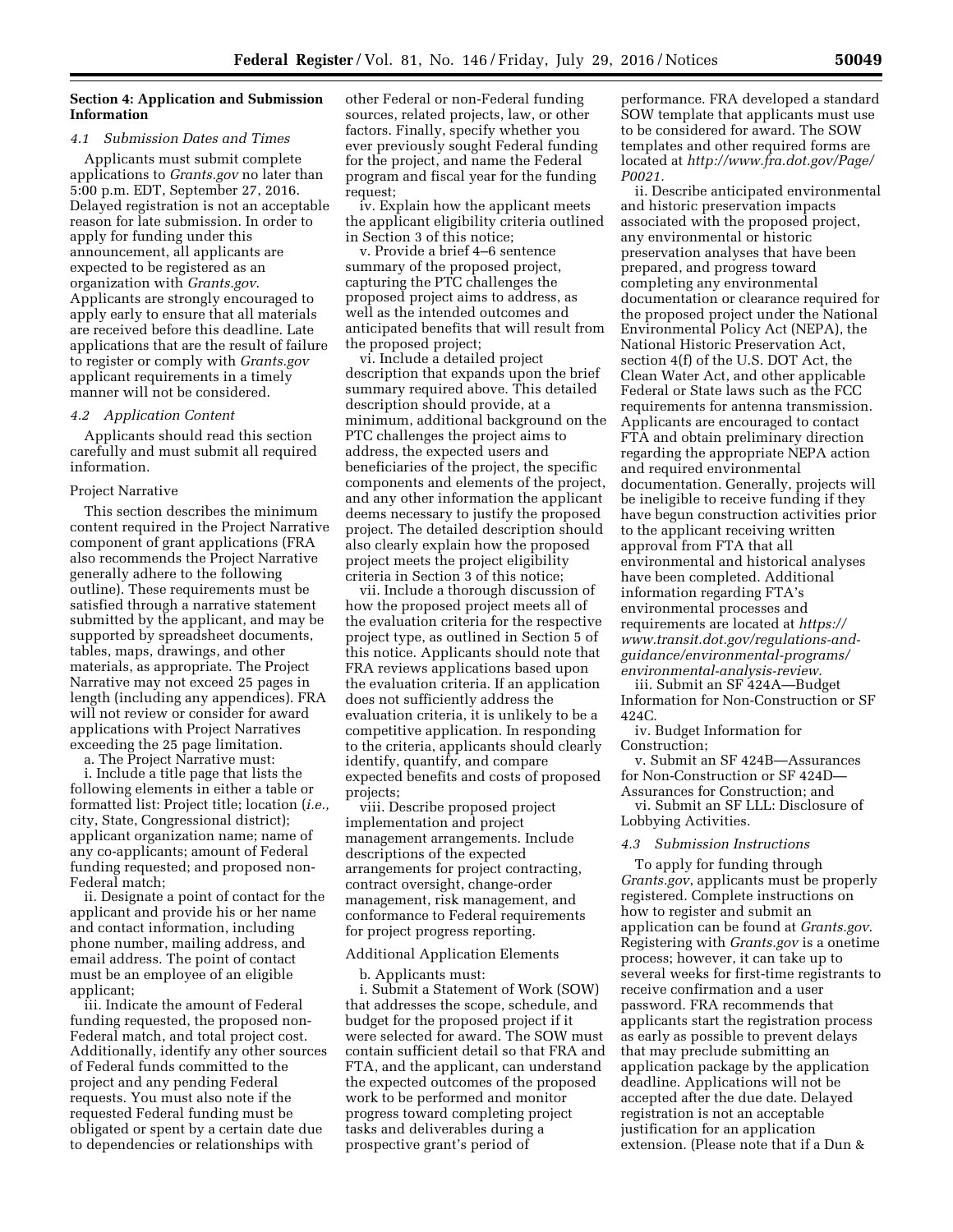Bradstreet (DUNS) number must be obtained or renewed, this may take a significant amount of time to complete.) Late applications that are the result of failure to register or comply with *Grants.gov* applicant requirements in a timely manner will not be considered.

Required documents for the application package are outlined in the following paragraphs. Applicants must complete and submit all components of the application package. FRA welcomes the submission of other relevant supporting documentation that may have been developed by the applicant (planning, engineering and design documentation, and letters of support). In particular, applications accompanied by completed feasibility studies and cost estimates may be more favorably considered during the evaluation process, as they demonstrate that an applicant has a greater understanding of the scope and cost of the project.

Applicants must submit all application materials through *Grants.gov*. For any required or supporting application materials that an applicant cannot submit via *Grants.gov*  (such as oversized engineering drawings), an applicant may submit an original and two (2) copies to Ms. Amy Houser, Office of Program Delivery, Federal Railroad Administration, 1200 New Jersey Avenue SE., Room W36– 412, Washington, DC 20590. However, due to delays caused by enhanced screening of mail delivered via the U.S. Postal Service, FRA advises applicants to use other means of conveyance (such as courier service) to assure timely receipt of materials. Additionally, if documents can be obtained online, explaining to FRA how to access files on a referenced Web site may also be sufficient.

### *4.4 Funding Restrictions*

Use of Grant Funds for Federal Credit Assistance

At the request of an eligible applicant under Section 3 of this NOFO, and subject to DOT approval and any applicable laws that may otherwise prohibit using Federal grant funds in such a manner, amounts awarded to an eligible applicant under this grant may be used to pay certain costs applicants incur under sections 502 through 504 of the Railroad Revitalization and Regulatory Reform Act of 1976 (45 U.S.C. 801, *et seq.*) (Railroad Rehabilitation and Improvement Financing (RRIF) program). Requirements to use the grant money awarded under this NOFO for RRIF costs are explained further below.

In general, the RRIF program provides loans and loan guarantees to finance railroad and intermodal equipment and infrastructure, including PTC installation. Under the RRIF program, a RRIF loan applicant or other non-Federal source must pay a Credit Risk Premium (CRP) assessed based on the overall risk of each transaction. In addition, the RRIF applicant pays an evaluation charge to reimburse the Secretary for costs incurred to administer the program, including financial and legal advice (administrative costs).

Eligible applicants may use amounts awarded under this NOFO to pay the RRIF CRP and/or administrative costs associated with a RRIF loan or loan guarantee made to finance the same PTC system installation project for which the grant under this NOFO was awarded.

To be clear, the funds made available under this NOFO may only be used to finance the installation of PTC systems required under 49 U.S.C. 20157.

## Availability

The grant funds made available under this NOFO must be obligated in a grant agreement no later than September 30, 2018. Therefore, for an eligible applicant to use grant funds to pay the CRP and/or administrative costs associated with a RRIF loan or loan guarantee, the applicable loan or loan guarantee must be executed by September 30, 2018. Subsidy and administrative costs associated with a RRIF loan or loan guarantee agreement that is not executed by September 30, 2018 are not eligible for funding under this NOFO.

### **Section 5: Application Review**

FRA will conduct a three-part application review process, as follows: a. Screen applications for

completeness and eligibility;

b. Evaluate eligible applications (completed by technical panels applying the evaluation criteria); and

c. Select projects for funding (completed by the FRA Administrator applying additional selection criteria).

### *5.1 Intake and Eligibility*

FRA first will screen each application for eligibility (eligibility requirements are outlined in Section 3 of this notice) and completeness (application documentation and submission requirements are outlined in Section 4 of this notice). FRA-led technical panels of subject-matter experts will evaluate all eligible and complete applications using the evaluation criteria outlined in this section. The FRA Administrator then will select for funding the projects

that are well-aligned with one or more of the evaluation and selection criteria.

### *5.2 Evaluation Criteria*

FRA will give preference to applicants that can demonstrate an ability to substantially complete the project work, or otherwise provide benefits to industry, prior to the statutory deadlines the Positive Train Control Enforcement and Implementation Act of 2015 (PTCEI Act) established. The PTCEI Act extended the statutory deadline for implementation of PTC systems to at least December 31, 2018, and allows railroads to request approval from FRA for an extension beyond December 31, 2018, but no later than December 31, 2020, for implementation of certain operational, non-hardware aspects of PTC systems, upon completion of statutory prerequisites. FRA will review applications using the following four evaluation criteria:

- Accrued safety benefits;
- Expeditious PTC system

deployment;

- Technical merit; and
- Project development approach.

a. Accrued Safety Benefits

FRA will consider a proposed project's accrued safety benefits, including the following factors:

i. The number of passengers for which the proposed project will improve safety by reducing the threat of train-to-train collisions, over speed derailments, incursions into established work zone limits, and the movement of a train through a misaligned switch; and

ii. The number of miles of roadway work zones protected by the proposed project.

# b. Expeditious PTC System Deployment

FRA will consider a proposed project's achievement of expeditious PTC system deployment, including the following factors:

i. The degree to which the proposed project expedites the installation of the PTC system;

ii. The degree to which the proposed project expedites testing and certification of the PTC system; and

iii. The ability for the proposed project to maintain the railroad's PTC system implementation timeline or reduce/eliminate schedule risks.

## c. Technical Merit

FRA will consider a proposed project's technical merit, including the following factors:

i. The degree to which the proposed project exhibits a sound scientific and engineering basis;

ii. The degree to which the proposed project is practically applied in and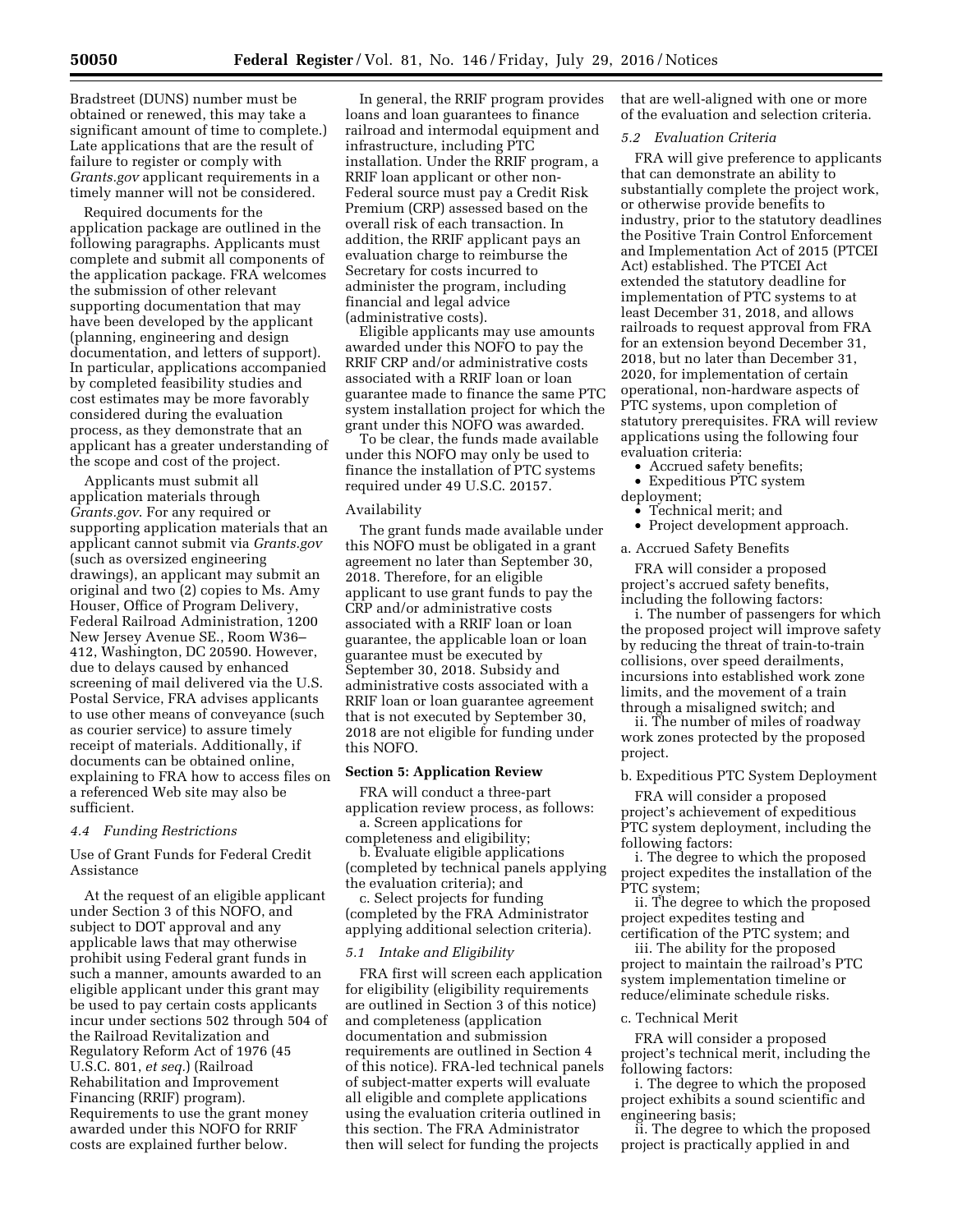compatible with the railroad's operating environment and infrastructure; and iii. The likelihood of technical and

practical success.

## d. Project Development Approach

FRA will consider a proposed project's project development approach, including the following factors:

i. The technical qualifications and demonstrated experience of key personnel proposed to lead and perform the technical efforts, and the qualifications of the primary and supporting organizations to fully and successfully execute the proposed project within the proposed timeframe and budget;

ii. The degree to which proposed project is supported by multiple entities (letters of support are encouraged);

iii. The affordability and degree to which the proposed project is a good value for the amount of funding requested. Good value means the goods/ services received are worth the price paid. (Examples of the types of factors that may be considered include, but are not limited to, suitability, quality, skills, price, and life-cycle cost. The mix of these and other factors and the relevant importance of each will vary on a case by case basis);

iv. The reasonableness of the proposed costs; and

v. The extent of proposed cost sharing or cost participation (exclusive of the applicant's prior investment).

### *5.3 Selection Criteria*

In addition to the evaluation criteria, the FRA Administrator will apply the following four selection criteria to further ensure that the projects selected for funding advance FRA's current PTC mission and key priorities:

• Alignment with DOT strategic goals and priorities;

- Project delivery performance;
- Region/location; and
- Innovation/resource development.

a. Alignment With DOT Strategic Goals and Priorities

i. Improving transportation safety;

ii. Maintaining transportation infrastructure in a state of good repair;

iii. Promoting economic competitiveness;

iv. Advancing environmentally sustainable transportation policies;

v. Enhancing quality of life; and

vi. Building ladders of opportunity to expand the middle class.

Proposed projects that demonstrate the ability to provide reliable, safe and affordable transportation choices to connect economically disadvantaged populations, non-drivers, senior

citizens, and persons with disabilities in disconnected communities with employment, training and education will receive particular consideration during project selection.

# b. Project Delivery Performance

i. The applicant's track record in successfully delivering previous DOT grants on time, on budget, and for the full intended scope;

ii. The applicant's means for achieving satisfactory continuing control over project assets in a timely manner, including public ownership of project assets or agreements with commuter railroad operators and infrastructure owners at the time of application; and

iii. The extent to which the proposed project complements previous DOT awards.

#### c. Region/Location

i. The extent to which the proposed project increases the economic productivity of land, capital, or labor at specific locations, particularly in economically distressed areas;

ii. Ensuring appropriate level of regional balance across the country;

iii. Ensuring consistency with national transportation and rail network objectives; and

iv. Ensuring integration with other rail services and transportation modes.

d. Innovation/Resource Development

i. Promoting innovations that demonstrate the value of new approaches to, among other things, transportation funding and finance, contracting, project delivery, congestion management, safety management, asset management, or long-term operations and maintenance.

### **6. Federal Award Administration**

*6.1 Federal Award Notice* 

Final project selections will be posted on DOT, FRA, and FTA's Web sites.

#### *6.2 Award Administration*

Due to funding limitations, projects that are selected for funding may receive less than the amount originally requested. In those cases, applicants must be able to demonstrate that the proposed projects are still viable and can be completed with the amount awarded.

Federal Awardee Performance and Integrity Information System (FAPIIS) Review

Before making a Federal award with a total amount of Federal share greater than the simplified acquisition threshold (see 2 CFR 200.88 Simplified Acquisition Threshold), FTA will review and consider any information about the applicant that is in the designated integrity and performance system accessible through the System for Award Management (SAM) (currently the Federal Awardee Performance and Integrity Information System (FAPIIS)) (see 41 U.S.C. 2313).

An applicant, at its option, may review information in the designated integrity and performance systems accessible through SAM and comment on any information about itself that a Federal awarding agency previously entered and is currently in the designated integrity and performance system accessible through SAM.

FTA will consider any comments by the applicant, in addition to the other information in the designated integrity and performance system, in making a judgment about the applicant's integrity, business ethics, and record of performance under Federal awards when completing the review of risk posed by applicants as described in 2 CFR 200.205.

## *6.3 Administrative and National Policy Requirements*

#### a. Pre-Award Authority

Once selected, FTA will issue specific guidance to recipients regarding preaward authority at the time of selection. FTA does not provide pre-award authority for discretionary funds until projects are selected and even then there are Federal requirements that must be met before costs are incurred. For more information about FTA's policy on preaward authority, please see the FY 2016 Apportionment Notice published on February 16, 2016. *https:// www.gpo.gov/fdsys/pkg/FR-2016-02-16/ pdf/2016-02821.pdf.* 

### b. Grant Requirements

If selected, awardees will apply for a grant through FTA's Transit Award Management System (TrAMS). Recipients of PTC Funding are subject to the requirements of 49 U.S.C. Chapter 53, including FTA's Buy America requirements, Disadvantaged Business Enterprise, and Planning Requirements. All recipients must follow the Grants Management Requirements of FTA Circular 5010.1D, the labor protections of 49 U.S.C. 5333(b), and the third party procurement requirements of FTA Circular 4220.1F. All discretionary grants, regardless of award amount, will be subject to the congressional notification and release process. Technical assistance regarding these requirements is available from each FTA regional office.